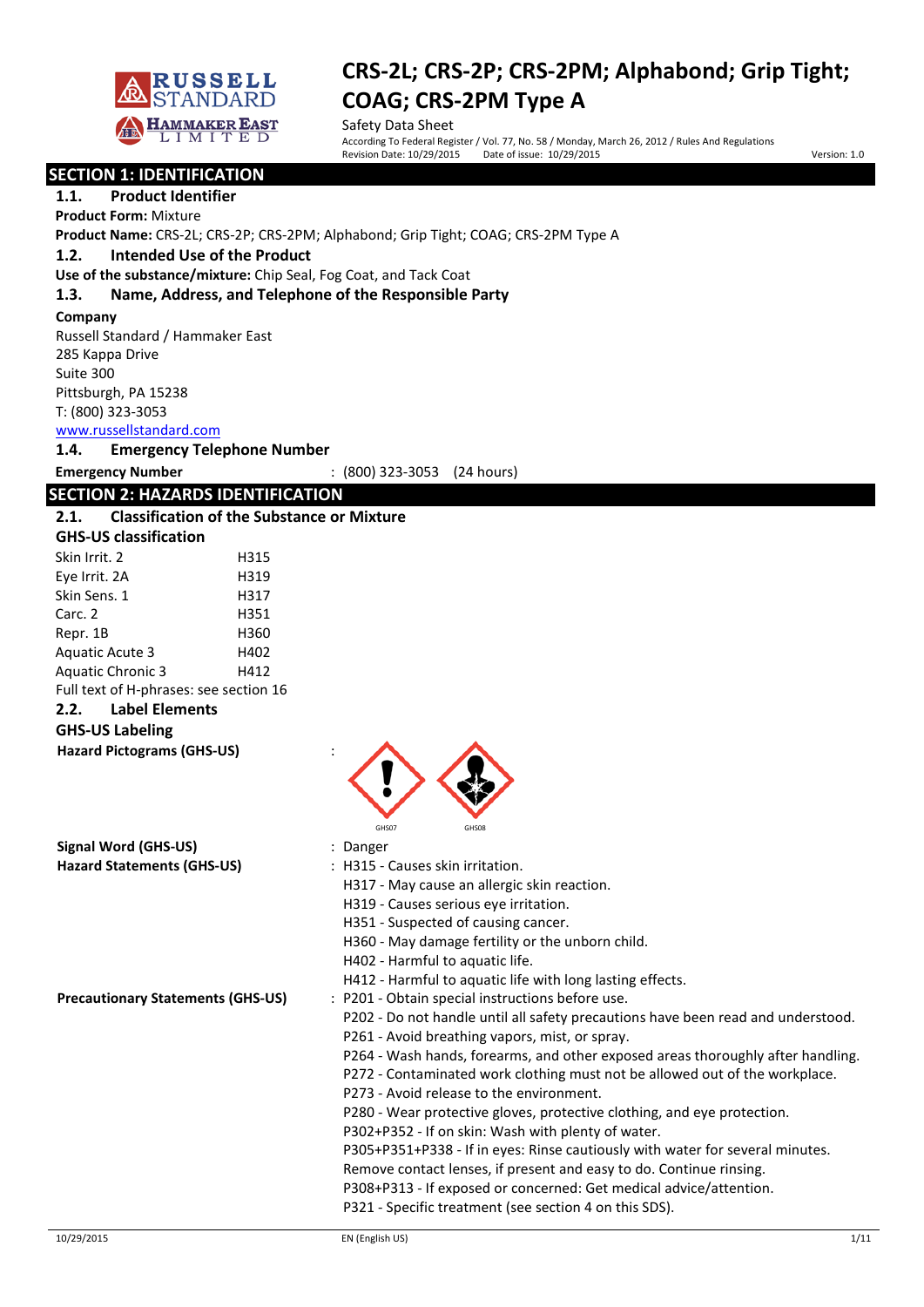**Type A**

Safety Data Sheet According to Federal Register / Vol. 77, No. 58 / Monday, March 26, 2012 / Rules and Regulations

> P333+P313 - If skin irritation or rash occurs: Get medical advice/attention. P337+P313 - If eye irritation persists: Get medical advice/attention. P362+P364 - Take off contaminated clothing and wash it before reuse. P405 - Store locked up. P501 - Dispose of contents/container in accordance with local, regional, national, and international regulations.

#### **2.3. Other Hazards**

Exposure may aggravate those with pre-existing eye, skin, or respiratory conditions. May defat skin and cause contact dermatitis. Contains a small amount of hydrogen sulfide. Hydrogen sulfide is a fatal and highly flammable gas with a rotten egg odor that quickly causes odor fatigue. Although this product is not flammable, it may create flammable levels of hydrogen sulfide if stored or used improperly. Heating of this product and storage under elevated temperatures or over long periods of time may release higher amounts of hydrogen sulfide. Hydrogen sulfide is also an asphyxiant. If stored under heat for extended periods or significantly agitated, this material might evolve or release hydrogen sulfide, a flammable gas, which can raise and widen this material's actual flammability limits and significantly lower its auto-ignition temperature. Hydrogen sulfide is a toxic gas that can be fatal. Product may contain low levels of polynuclear aromatic hydrocarbons (PNAs). Evidence from animal studies indicates that prolonged exposure to various PNAs can cause cancer of the lungs, skin and other organs.

#### **2.4. Unknown Acute Toxicity (GHS-US)**

No data available

#### **SECTION 3: COMPOSITION/INFORMATION ON INGREDIENTS**

#### **3.1. Substance**

#### Not applicable

#### **3.2. Mixture**

| Name                                            | <b>Product Identifier</b> | %                   | <b>GHS-US classification</b>                                                                                                                                                                                                                                                       |
|-------------------------------------------------|---------------------------|---------------------|------------------------------------------------------------------------------------------------------------------------------------------------------------------------------------------------------------------------------------------------------------------------------------|
| Asphalt                                         | (CAS No) 8052-42-4        | $40 - 70$           | Carc. 2, H351                                                                                                                                                                                                                                                                      |
| Ethyl alcohol                                   | (CAS No) 64-17-5          | $0.055 - 0.7$       | Flam. Liq. 2, H225<br>Eye Irrit. 2A, H319                                                                                                                                                                                                                                          |
| Proprietary fatty amine/alkyl amine derivatives | (CAS No) Proprietary      | $0.125 - 0.625$     | Flam. Liq. 2, H225<br>Acute Tox. 3 (Oral), H301<br>Acute Tox. 3 (Dermal), H311<br>Acute Tox. 3<br>(Inhalation:dust, mist), H331<br>Skin Corr. 1B, H314<br>Eye Dam. 1, H318<br>Skin Sens. 1, H317<br>Repr. 1B, H360<br>STOT SE 3, H336<br>STOT SE 3, H335<br><b>STOT SE 1, H370</b> |
| Proprietary fatty amine derivative              | (CAS No) Proprietary      | $0.1 - 0.5$         | Skin Corr. 1B, H314<br>Eye Dam. 1, H318<br>Skin Sens. 1, H317                                                                                                                                                                                                                      |
| Hydrochloric acid                               | (CAS No) 7647-01-0        | $0.1 - 0.2$         | Met. Corr. 1, H290<br>Skin Corr. 1B, H314<br>Eye Dam. 1, H318<br>STOT SE 3, H335<br>Aquatic Acute 2, H401                                                                                                                                                                          |
| Methyl alcohol                                  | (CAS No) 67-56-1          | $0.025 -$<br>0.1875 | Flam. Liq. 2, H225<br>Acute Tox. 3 (Oral), H301<br>Acute Tox. 3 (Dermal), H311<br>Acute Tox. 3<br>(Inhalation:vapor), H331<br><b>STOT SE 1, H370</b>                                                                                                                               |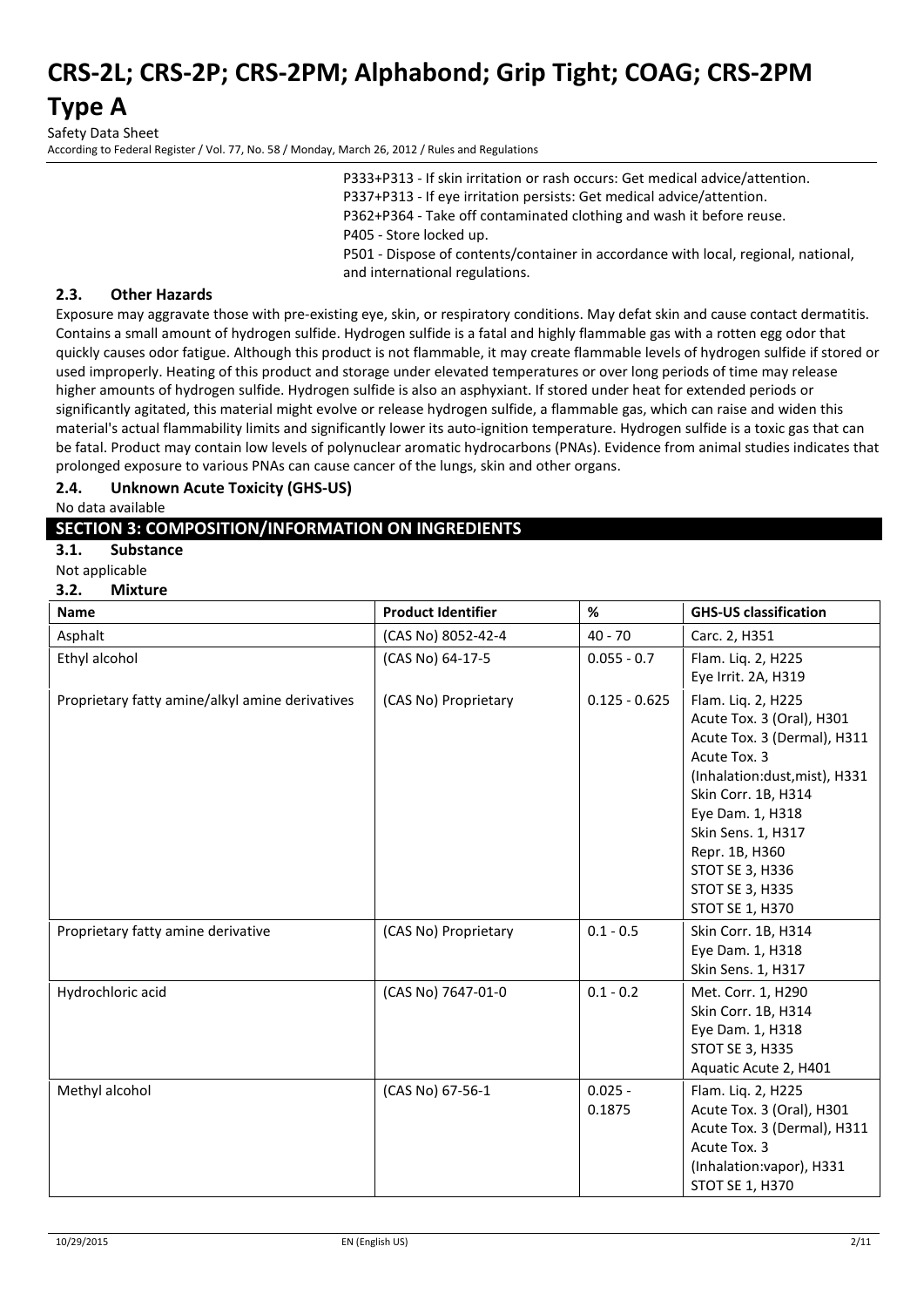### **Type A**

Safety Data Sheet

According to Federal Register / Vol. 77, No. 58 / Monday, March 26, 2012 / Rules and Regulations

| Proprietary fatty polyamines | (CAS No) Proprietary | $0.02 - 0.18$ | Acute Tox. 4 (Oral), H302<br>Skin Corr. 1B, H314<br>Eye Dam. 1, H318<br><b>STOT RE 1, H372</b><br>Aquatic Acute 1, H400<br>Aquatic Chronic 1, H410                                         |
|------------------------------|----------------------|---------------|--------------------------------------------------------------------------------------------------------------------------------------------------------------------------------------------|
| Proprietary fatty amines     | (CAS No) Proprietary | $0.02 - 0.18$ | Acute Tox. 4 (Oral), H302<br>Skin Corr. 1B, H314<br>Eye Dam. 1, H318<br>STOT SE 3, H335<br><b>STOT RE 2, H373</b><br>Asp. Tox. 1, H304<br>Aquatic Acute 1, H400<br>Aquatic Chronic 1, H410 |
| Proprietary fatty polyamines | (CAS No) Proprietary | $0.01 - 0.12$ | Acute Tox. 4 (Oral), H302<br>Skin Irrit. 2, H315<br>Eye Dam. 1, H318<br>Aquatic Acute 1, H400                                                                                              |

Full text of H-phrases: see section 16

The specific chemical identity and/or exact percentage of composition has been withheld as a trade secret within the meaning of the OSHA Hazard Communication Standard [29 CFR 1910.1200].

#### **SECTION 4: FIRST AID MEASURES**

#### **4.1. Description of First Aid Measures**

**First-aid Measures General**: Never give anything by mouth to an unconscious person. If you feel unwell, seek medical advice (show the label where possible).

**First-aid Measures After Inhalation**: When symptoms occur: go into open air and ventilate suspected area. Obtain medical attention if breathing difficulty persists.

**First-aid Measures After Skin Contact**: In contact with cold form: Remove contaminated clothing. Drench affected area with water for at least 15 minutes. Obtain medical attention if irritation develops or persists. In contact with molten form: Cool skin rapidly with cold water after contact with molten product. Removal of solidified molten material from skin requires medical assistance.

**First-aid Measures After Eye Contact**: In contact with cold form: Rinse cautiously with water for at least 15 minutes. Remove contact lenses, if present and easy to do. Continue rinsing. Obtain medical attention. In contact with molten form: Protect skin and eyes from contact with molten material. Removal of solidified molten material from the eyes requires medical assistance. **First-aid Measures After Ingestion**: Do NOT induce vomiting. Rinse mouth. Immediately call a POISON CENTER or doctor/physician.

#### **4.2. Most important symptoms and effects, both acute and delayed**

**Symptoms/Injuries:** Causes skin irritation. Causes serious eye irritation. Skin sensitization. Suspected of causing cancer. May damage fertility. May damage the unborn child.

**Symptoms/Injuries After Inhalation:** Prolonged exposure may cause irritation. WARNING: irritating and toxic hydrogen sulfide gas may be present. Greater than 15-20ppm continuous exposure can cause mucous membrane and respiratory tract irritation. 50-500 ppm can cause headache, nausea, and dizziness. Continued exposure at these levels can lead to loss of reasoning and balance, difficulty in breathing, fluid in the lungs, and possible loss of consciousness. Greater than 500ppm can cause rapid unconsciousness and death if not promptly revived.

**Symptoms/Injuries After Skin Contact:** Causes skin irritation. Redness, pain, swelling, itching, burning, dryness, and dermatitis. May cause an allergic skin reaction. Risk of thermal burns on contact with molten product.

**Symptoms/Injuries After Eye Contact:** Contact causes severe irritation with redness and swelling of the conjunctiva. Risk of thermal burns on contact with molten product.

**Symptoms/Injuries After Ingestion:** Aspiration into the lungs can occur during ingestion or vomiting and may cause lung injury. Ingestion is likely to be harmful or have adverse effects.

**Chronic Symptoms:** Suspected of causing cancer. May damage fertility or the unborn child. Product may contain polynuclear aromatic hydrocarbons (PNAs). Evidence from animal studies indicates that prolonged exposure to various PNAs can cause cancer of the lungs, skin and other organs.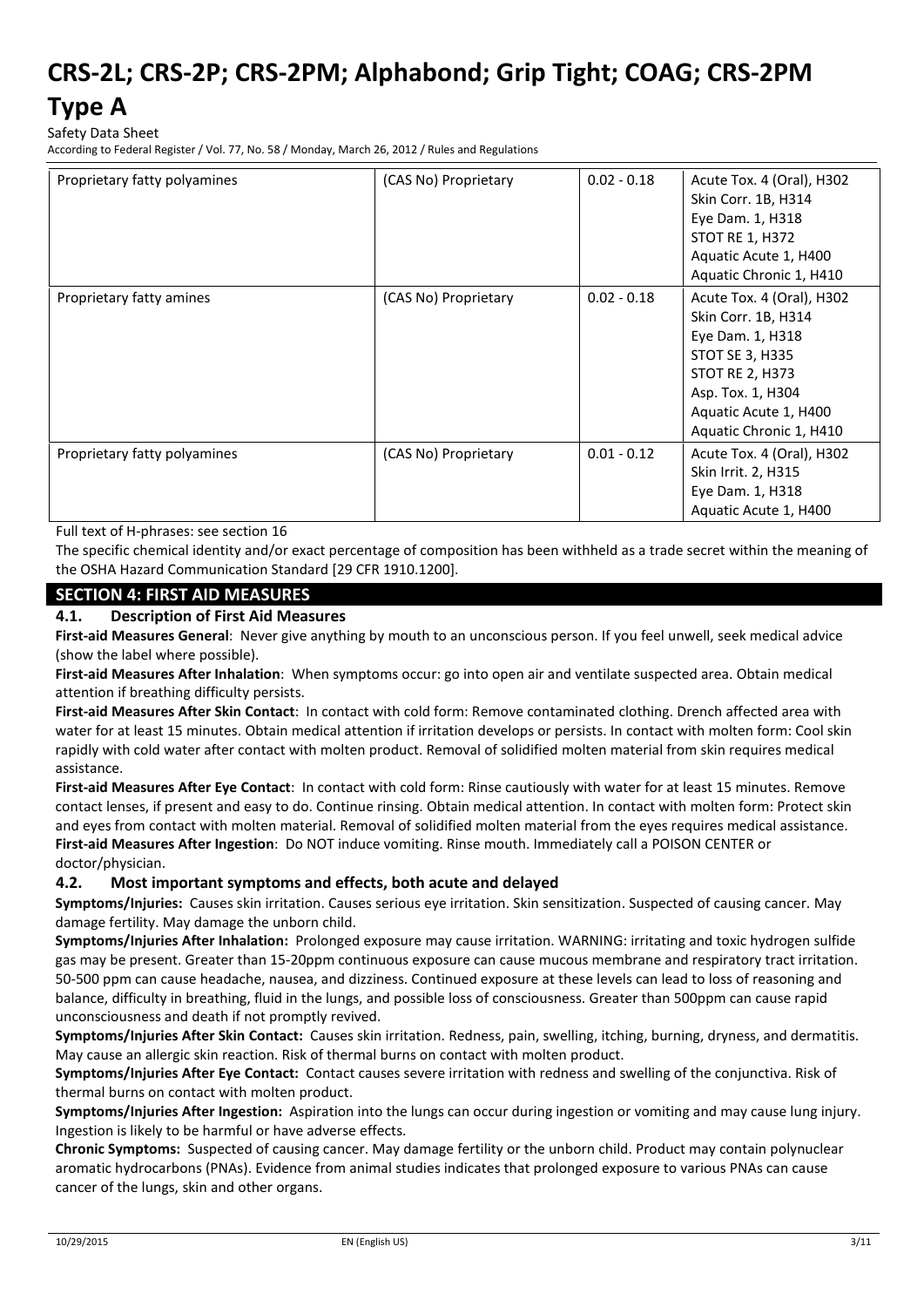### **Type A**

Safety Data Sheet

According to Federal Register / Vol. 77, No. 58 / Monday, March 26, 2012 / Rules and Regulations

#### **4.3. Indication of Any Immediate Medical Attention and Special Treatment Needed**

If burned by hot product, cool affected area immediately with cool water. Do not attempt to remove solidified material from skin. Seek medical attention immediately. If exposed or concerned, get medical advice and attention. If medical advice is needed, have product container or label at hand.

#### **SECTION 5: FIRE-FIGHTING MEASURES**

#### **5.1. Extinguishing Media**

**Suitable Extinguishing Media:** Alcohol-resistant foam. Carbon dioxide (CO2). Dry chemical powder. Earth. Sand.

**Unsuitable Extinguishing Media:** Do not use water when molten material is involved, contact of hot product with water will result in a violent expansion as the water turns to steam causing explosion with massive force. A heavy water stream may spread burning liquid.

#### **5.2. Special Hazards Arising From the Substance or Mixture**

**Fire Hazard:** Not considered flammable but will burn at high temperatures.

**Explosion Hazard:** Product is not explosive. Contains a small amount of hydrogen sulfide. Hydrogen sulfide is a fatal, and highly flammable gas with a rotten egg odor that quickly causes odor fatigue. Heating of this product and storage under elevated temperatures or over long periods of time may release higher amounts of hydrogen sulfide. Hydrogen sulfide is also an asphyxiant.

**Reactivity:** Hazardous reactions will not occur under normal conditions.

#### **5.3. Advice for Firefighters**

**Precautionary Measures Fire:** Exercise caution when fighting any chemical fire. Containers may rupture in fire.

**Firefighting Instructions:** In case of major fire and large quantities: Evacuate area. Fight fire remotely due to the risk of explosion. Remove containers from fire area if this can be done without risk. Do not get water inside containers. Do not apply water stream directly at source of leak. Do not breathe fumes from fires or vapors from decomposition.

**Protection During Firefighting:** Do not enter fire area without proper protective equipment, including respiratory protection. **Other Information:** Do not allow run-off from fire fighting to enter drains or water courses.

### **SECTION 6: ACCIDENTAL RELEASE MEASURES**

#### **6.1. Personal Precautions, Protective Equipment and Emergency Procedures**

**General Measures**: Do not get in eyes, on skin, or on clothing. Do not breathe vapor, mist or spray.

#### **6.1.1. For Non-emergency Personnel**

**Protective Equipment:** Use appropriate personal protection equipment (PPE).

**Emergency Procedures:** Evacuate unnecessary personnel.

#### **6.1.2. For Emergency Responders**

**Protective Equipment:** Equip cleanup crew with proper protection.

**Emergency Procedures:** Ventilate area. Upon arrival at the scene, a first responder is expected to recognize the presence of dangerous goods, protect oneself and the public, secure the area, and call for the assistance of trained personnel as soon as conditions permit.

#### **6.2. Environmental Precautions**

Prevent entry to sewers and public waters. Avoid release to the environment.

#### **6.3. Methods and Material for Containment and Cleaning Up**

**For Containment:** Contain any spills with dikes or absorbents to prevent migration and entry into sewers or streams. As an immediate precautionary measure, isolate spill or leak area in all directions.

**Methods for Cleaning Up:** Clean up spills immediately and dispose of waste safely. Cool molten material to limit spreading. Allow liquid material to solidify before cleaning up. Take up mechanically (sweeping, shoveling) and collect in suitable container for disposal. Contact competent authorities after a spill.

#### **6.4. Reference to Other Sections**

See Heading 8. Exposure controls and personal protection. See Section 13, Disposal Considerations.

### **SECTION 7: HANDLING AND STORAGE**

### **7.1. Precautions for Safe Handling**

**Additional Hazards When Processed:** Risk of thermal burns on contact with molten product. Contains Sulfur, may release small amounts of hydrogen sulfide. Hydrogen sulfide is a highly flammable, explosive gas under certain conditions, is a toxic gas, and may be fatal. Gas can accumulate in the headspace of closed containers, use caution when opening sealed containers. Heating the product or containers can cause thermal decomposition of the product and release hydrogen sulfide.

**Precautions for Safe Handling:** Do not handle until all safety precautions have been read and understood. Protect skin and eyes from contact with molten material. Do not get in eyes, on skin, or on clothing. Do NOT breathe vapor. Wash hands and other exposed areas with mild soap and water before eating, drinking or smoking and when leaving work.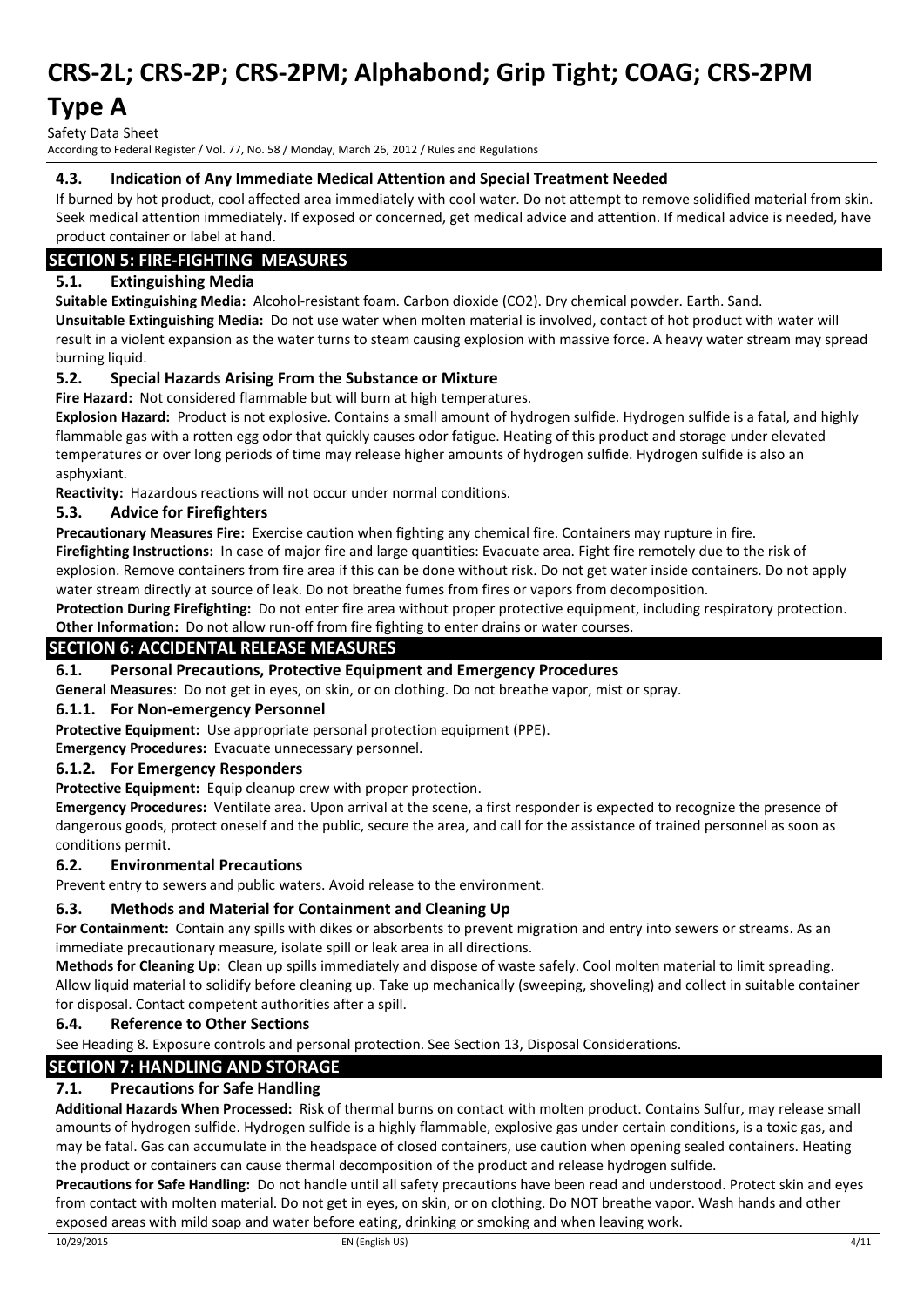### **Type A**

Safety Data Sheet

According to Federal Register / Vol. 77, No. 58 / Monday, March 26, 2012 / Rules and Regulations

**Hygiene Measures:** Handle in accordance with good industrial hygiene and safety procedures.

#### **7.2. Conditions for Safe Storage, Including Any Incompatibilities**

**Technical Measures:** Product may release Hydrogen sulfide: a specific assessment of inhalation risks from the presence of hydrogen sulfide in tank headspaces, confined spaces, product residue, tank waste and waste water, and unintentional releases should be made to help determine controls appropriate to local circumstances. Comply with applicable regulations. **Storage Conditions:** Store in a dry, cool place. Store in a well-ventilated place. Keep container tightly closed. Keep/Store away from direct sunlight, extremely high or low temperatures and incompatible materials.

**Incompatible Products:** Strong acids, strong bases, strong oxidizers. Chlorine. Permanganates. Chlorates.

**7.3. Specific End Use(s)**

Chip Seal, Fog Coat, and Tack Coat

#### **SECTION 8: EXPOSURE CONTROLS/PERSONAL PROTECTION**

#### **8.1. Control Parameters**

For substances listed in section 3 that are not listed here, there are no established exposure limits from the manufacturer, supplier, importer, or the appropriate advisory agency including: ACGIH (TLV), AIHA (WEEL), NIOSH (REL), or OSHA (PEL).

| Asphalt (8052-42-4)      |                                          |                                                                      |
|--------------------------|------------------------------------------|----------------------------------------------------------------------|
| <b>USA ACGIH</b>         | ACGIH TWA (mg/m <sup>3</sup> )           | 0.5 mg/m <sup>3</sup> (fume, inhalable fraction)                     |
| <b>USA ACGIH</b>         | <b>ACGIH chemical category</b>           | Not Classifiable as a Human Carcinogen fume, coal tar-free           |
| <b>USA ACGIH</b>         | <b>Biological Exposure Indices (BEI)</b> | (Medium: urine - Time: end of shift at end of workweek -             |
|                          |                                          | Parameter: 1-Hydroxypyrene with hydrolysis (nonquantitative)         |
| <b>USA NIOSH</b>         | NIOSH REL (ceiling) (mg/m <sup>3</sup> ) | 5 mg/m <sup>3</sup> (fume)                                           |
| Ethyl alcohol (64-17-5)  |                                          |                                                                      |
| <b>USA ACGIH</b>         | ACGIH STEL (ppm)                         | 1000 ppm                                                             |
| <b>USA ACGIH</b>         | <b>ACGIH chemical category</b>           | Confirmed Animal Carcinogen with Unknown Relevance to Humans         |
| <b>USA NIOSH</b>         | NIOSH REL (TWA) (mg/m <sup>3</sup> )     | 1900 mg/m <sup>3</sup>                                               |
| <b>USA NIOSH</b>         | NIOSH REL (TWA) (ppm)                    | 1000 ppm                                                             |
| <b>USA IDLH</b>          | US IDLH (ppm)                            | 3300 ppm (10% LEL)                                                   |
| <b>USA OSHA</b>          | OSHA PEL (TWA) (mg/m <sup>3</sup> )      | 1900 mg/m <sup>3</sup>                                               |
| <b>USA OSHA</b>          | OSHA PEL (TWA) (ppm)                     | 1000 ppm                                                             |
|                          | Hydrochloric acid (7647-01-0)            |                                                                      |
| <b>USA ACGIH</b>         | ACGIH Ceiling (ppm)                      | 2 ppm                                                                |
| <b>USA ACGIH</b>         | <b>ACGIH chemical category</b>           | Not Classifiable as a Human Carcinogen                               |
| <b>USA NIOSH</b>         | NIOSH REL (ceiling) (mg/m <sup>3</sup> ) | 7 mg/ $m3$                                                           |
| <b>USA NIOSH</b>         | NIOSH REL (ceiling) (ppm)                | 5 ppm                                                                |
| <b>USA IDLH</b>          | US IDLH (ppm)                            | 50 ppm                                                               |
| <b>USA OSHA</b>          | OSHA PEL (Ceiling) (mg/m <sup>3</sup> )  | 7 mg/ $m3$                                                           |
| <b>USA OSHA</b>          | OSHA PEL (Ceiling) (ppm)                 | 5 ppm                                                                |
| Methyl alcohol (67-56-1) |                                          |                                                                      |
| <b>USA ACGIH</b>         | <b>ACGIH TWA (ppm)</b>                   | 200 ppm                                                              |
| <b>USA ACGIH</b>         | ACGIH STEL (ppm)                         | 250 ppm                                                              |
| <b>USA ACGIH</b>         | <b>ACGIH chemical category</b>           | Skin - potential significant contribution to overall exposure by the |
|                          |                                          | cutaneous route                                                      |
| <b>USA ACGIH</b>         | <b>Biological Exposure Indices (BEI)</b> | 15 mg/l (Medium: urine - Time: end of shift - Parameter: Methanol    |
|                          |                                          | (background, nonspecific)                                            |
| <b>USA NIOSH</b>         | NIOSH REL (TWA) (mg/m <sup>3</sup> )     | $260$ mg/m <sup>3</sup>                                              |
| <b>USA NIOSH</b>         | NIOSH REL (TWA) (ppm)                    | 200 ppm                                                              |
| <b>USA NIOSH</b>         | NIOSH REL (STEL) (mg/m <sup>3</sup> )    | 325 mg/m $3$                                                         |
| <b>USA NIOSH</b>         | NIOSH REL (STEL) (ppm)                   | 250 ppm                                                              |
| <b>USA IDLH</b>          | US IDLH (ppm)                            | 6000 ppm                                                             |
| <b>USA OSHA</b>          | OSHA PEL (TWA) (mg/m <sup>3</sup> )      | $260$ mg/m <sup>3</sup>                                              |
| <b>USA OSHA</b>          | OSHA PEL (TWA) (ppm)                     | 200 ppm                                                              |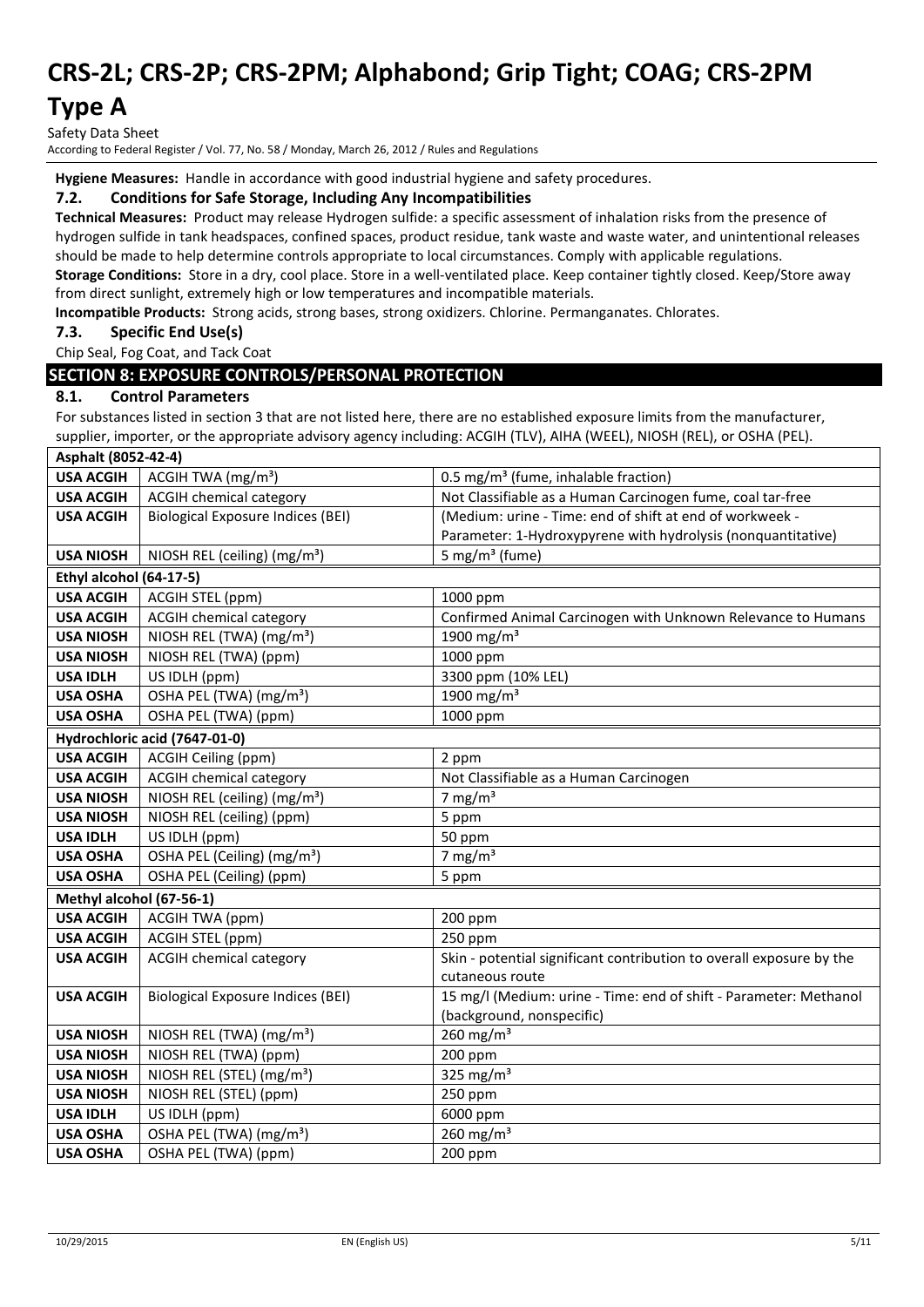**Type A**

Safety Data Sheet

According to Federal Register / Vol. 77, No. 58 / Monday, March 26, 2012 / Rules and Regulations

| 8.2.<br><b>Exposure Controls</b>                                     |                                                                                                                                                                                                                                                                                                                                                                                                                                                                                                                                                                            |
|----------------------------------------------------------------------|----------------------------------------------------------------------------------------------------------------------------------------------------------------------------------------------------------------------------------------------------------------------------------------------------------------------------------------------------------------------------------------------------------------------------------------------------------------------------------------------------------------------------------------------------------------------------|
| <b>Appropriate Engineering Controls</b>                              | : Emergency eye wash fountains and safety showers should be available in the<br>immediate vicinity of any potential exposure. Ensure adequate ventilation,<br>especially in confined areas. Gas detectors should be used when flammable gases<br>or vapors may be released Ensure all national/local regulations are observed.<br>Storage and handling temperatures should be kept as low as feasible to minimize<br>fume production. Do not enter empty storage tanks until measurements of<br>hydrogen sulfide concentration and available oxygen have been carried out. |
| <b>Personal Protective Equipment</b>                                 | Gloves. Protective clothing. Protective goggles. Insufficient ventilation: wear                                                                                                                                                                                                                                                                                                                                                                                                                                                                                            |
|                                                                      | respiratory protection.                                                                                                                                                                                                                                                                                                                                                                                                                                                                                                                                                    |
| <b>Materials for Protective Clothing</b>                             | : With molten material wear thermally protective clothing. Chemically resistant<br>materials and fabrics.                                                                                                                                                                                                                                                                                                                                                                                                                                                                  |
| <b>Hand Protection</b>                                               | : Wear protective gloves. If material is hot, wear thermally resistant protective                                                                                                                                                                                                                                                                                                                                                                                                                                                                                          |
|                                                                      | gloves.                                                                                                                                                                                                                                                                                                                                                                                                                                                                                                                                                                    |
| <b>Eye Protection</b>                                                | : Chemical safety goggles.                                                                                                                                                                                                                                                                                                                                                                                                                                                                                                                                                 |
| <b>Skin and Body Protection</b>                                      | : Wear suitable protective clothing.                                                                                                                                                                                                                                                                                                                                                                                                                                                                                                                                       |
| <b>Respiratory Protection</b>                                        | : If exposure limits are exceeded or irritation is experienced, approved respiratory                                                                                                                                                                                                                                                                                                                                                                                                                                                                                       |
|                                                                      | protection should be worn. In case of inadequate ventilation, oxygen deficient<br>atmosphere, or where exposure levels are not known wear approved respiratory<br>protection.                                                                                                                                                                                                                                                                                                                                                                                              |
| <b>Other Information</b>                                             | : When using, do not eat, drink or smoke.                                                                                                                                                                                                                                                                                                                                                                                                                                                                                                                                  |
| <b>SECTION 9: PHYSICAL AND CHEMICAL PROPERTIES</b>                   |                                                                                                                                                                                                                                                                                                                                                                                                                                                                                                                                                                            |
| <b>Information on Basic Physical and Chemical Properties</b><br>9.1. |                                                                                                                                                                                                                                                                                                                                                                                                                                                                                                                                                                            |
| <b>Physical State</b>                                                | : Liquid                                                                                                                                                                                                                                                                                                                                                                                                                                                                                                                                                                   |
| Appearance                                                           | Black/brown                                                                                                                                                                                                                                                                                                                                                                                                                                                                                                                                                                |
| Odor                                                                 | Asphalt                                                                                                                                                                                                                                                                                                                                                                                                                                                                                                                                                                    |
| <b>Odor Threshold</b>                                                | : No data available                                                                                                                                                                                                                                                                                                                                                                                                                                                                                                                                                        |
| рH                                                                   | $: 2 - 5$                                                                                                                                                                                                                                                                                                                                                                                                                                                                                                                                                                  |
| <b>Evaporation Rate</b>                                              | : No data available                                                                                                                                                                                                                                                                                                                                                                                                                                                                                                                                                        |
| <b>Melting Point</b>                                                 | No data available                                                                                                                                                                                                                                                                                                                                                                                                                                                                                                                                                          |
| <b>Freezing Point</b>                                                | : No data available                                                                                                                                                                                                                                                                                                                                                                                                                                                                                                                                                        |
| <b>Boiling Point</b>                                                 | : 212 °F (100 °C)                                                                                                                                                                                                                                                                                                                                                                                                                                                                                                                                                          |
| <b>Flash Point</b>                                                   | No data available                                                                                                                                                                                                                                                                                                                                                                                                                                                                                                                                                          |
| <b>Auto-ignition Temperature</b>                                     | No data available                                                                                                                                                                                                                                                                                                                                                                                                                                                                                                                                                          |
| <b>Decomposition Temperature</b>                                     | No data available                                                                                                                                                                                                                                                                                                                                                                                                                                                                                                                                                          |
| Flammability (solid, gas)                                            | No data available                                                                                                                                                                                                                                                                                                                                                                                                                                                                                                                                                          |
| <b>Vapor Pressure</b>                                                | No data available                                                                                                                                                                                                                                                                                                                                                                                                                                                                                                                                                          |
| Relative Vapor Density at 20 °C                                      | No data available                                                                                                                                                                                                                                                                                                                                                                                                                                                                                                                                                          |
| <b>Relative Density</b>                                              | No data available                                                                                                                                                                                                                                                                                                                                                                                                                                                                                                                                                          |
| <b>Specific Gravity</b>                                              | $: 0.9 - 1.1$                                                                                                                                                                                                                                                                                                                                                                                                                                                                                                                                                              |
| Specific gravity / density                                           | : $7.5 - 9.2$ lb/gal<br>No data available                                                                                                                                                                                                                                                                                                                                                                                                                                                                                                                                  |
| Solubility                                                           |                                                                                                                                                                                                                                                                                                                                                                                                                                                                                                                                                                            |
| <b>Partition Coefficient: N-Octanol/Water</b>                        |                                                                                                                                                                                                                                                                                                                                                                                                                                                                                                                                                                            |
|                                                                      | No data available                                                                                                                                                                                                                                                                                                                                                                                                                                                                                                                                                          |
| <b>Viscosity</b><br><b>Explosive Properties</b>                      | 20 - 400 SFS<br>: Risk of explosion if heated under confinement.                                                                                                                                                                                                                                                                                                                                                                                                                                                                                                           |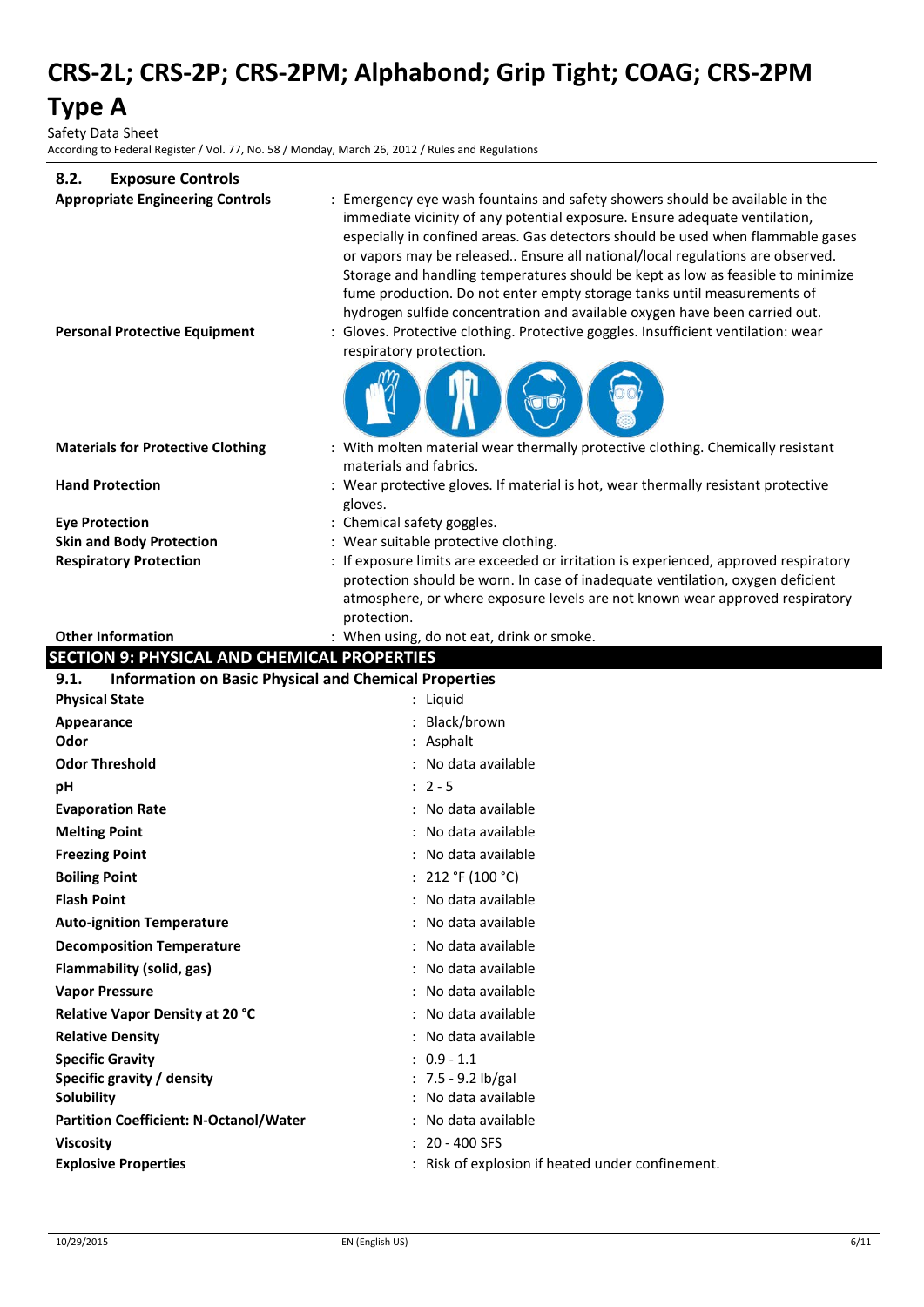### **Type A**

Safety Data Sheet

According to Federal Register / Vol. 77, No. 58 / Monday, March 26, 2012 / Rules and Regulations

#### **9.2. Other Information** No additional information available

#### **SECTION 10: STABILITY AND REACTIVITY**

**10.1. Reactivity:** Hazardous reactions will not occur under normal conditions.

**10.2. Chemical Stability:** Stable under recommended handling and storage conditions (see section 7).

**10.3. Possibility of Hazardous Reactions:** Hazardous polymerization will not occur.

**10.4. Conditions to Avoid:** Direct sunlight, extremely high or low temperatures, heat, hot surfaces, sparks, open flames, incompatible materials, and other ignition sources.

**10.5. Incompatible Materials:** Strong acids, strong bases, strong oxidizers. Chlorine. Permanganates. Chlorates.

**10.6. Hazardous Decomposition Products:** Carbon oxides (CO, CO2). Hydrocarbons. Nitrogen oxides. Sulfur oxides. Hydrogen sulfide.

#### **SECTION 11: TOXICOLOGICAL INFORMATION**

#### **11.1. Information On Toxicological Effects**

**Acute Toxicity:** Not classified **Asphalt (8052-42-4) LD50 Oral Rat** > 5000 mg/kg **LD50 Dermal Rabbit**  $\vert$  > 2000 mg/kg **LC50 Inhalation Rat**  $\vert$  > 94.4 mg/m<sup>3</sup> **Ethyl alcohol (64-17-5) LD50 Oral Rat**  $\left| \begin{array}{c} 10470 \text{ mg/kg} \end{array} \right|$ **LD50 Dermal Rat** 20 ml/kg **LC50 Inhalation Rat** 124.7 mg/l/4h **Proprietary fatty polyamines ATE (Oral)** 500.00 mg/kg body weight **Proprietary fatty amines ATE (Oral)** 500.00 mg/kg body weight **Proprietary fatty polyamines ATE (Oral)** 500.00 mg/kg body weight **Hydrochloric acid (7647-01-0) LD50 Dermal Rabbit**  $\vert$  > 5010 mg/kg **Fatty amine/alkyl amine derivatives ATE (Oral) ATE (Oral) ATE** (Oral) **ATE (Dermal)** 300.00 mg/kg body weight **ATE (Dust/Mist)** 0.50 mg/l/4h **Methyl alcohol (67-56-1) LD50 Oral Rat** 6200 mg/kg **LC50 Inhalation Rat**  $\begin{array}{|c|c|c|c|} \hline 3 m g/l/4h \hline \end{array}$ **LC50 Inhalation Rat** 22500 ppm (Exposure time: 8 h) **ATE (Oral) ATE (Oral) ATE** (Oral) **ATE (Dermal)** 300.00 mg/kg body weight

**Skin Corrosion/Irritation:** Causes skin irritation.

**Serious Eye Damage/Irritation:** Causes serious eye irritation.

**pH:** 2 - 5

**Respiratory or Skin Sensitization:** May cause an allergic skin reaction.

**Germ Cell Mutagenicity:** Not classified

**Carcinogenicity:** Suspected of causing cancer.

|  | Asphalt (8052-42-4) |  |
|--|---------------------|--|
|--|---------------------|--|

| <b>IARC</b> group                                | 2B                                              |
|--------------------------------------------------|-------------------------------------------------|
| <b>National Toxicology Program (NTP) Status</b>  | Twelfth Report - Items under consideration.     |
| <b>OSHA Hazard Communication Carcinogen List</b> | I In OSHA Hazard Communication Carcinogen list. |

**pH:** 2 - 5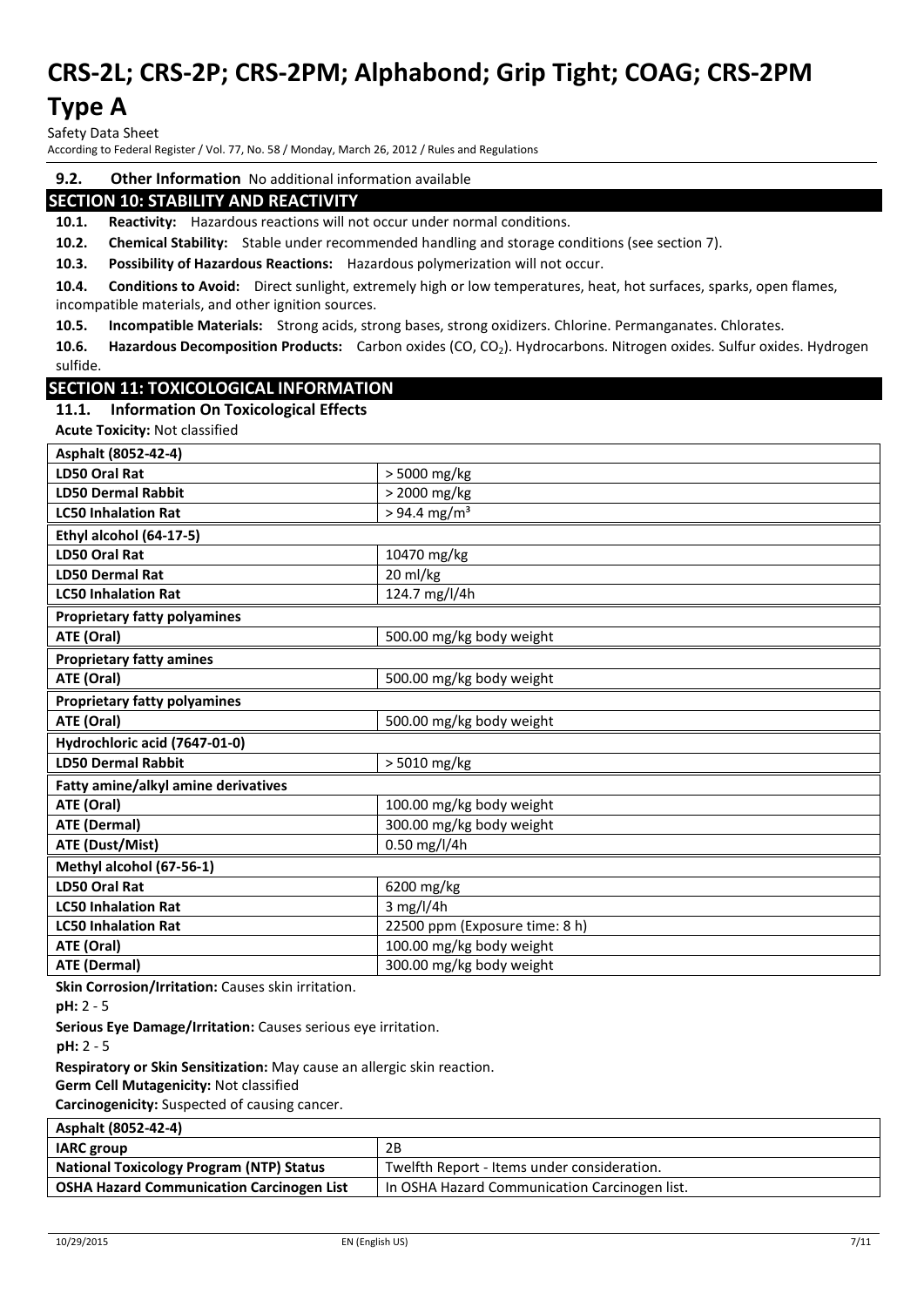### **Type A**

Safety Data Sheet

According to Federal Register / Vol. 77, No. 58 / Monday, March 26, 2012 / Rules and Regulations

| Ethyl alcohol (64-17-5)                          |                                               |  |
|--------------------------------------------------|-----------------------------------------------|--|
| <b>IARC</b> group                                |                                               |  |
| <b>OSHA Hazard Communication Carcinogen List</b> | In OSHA Hazard Communication Carcinogen list. |  |
| Hydrochloric acid (7647-01-0)                    |                                               |  |
| <b>IARC</b> group                                |                                               |  |

**Reproductive Toxicity:** May damage fertility or the unborn child.

**Specific Target Organ Toxicity (Single Exposure):** Not classified

**Specific Target Organ Toxicity (Repeated Exposure):** Not classified

**Aspiration Hazard:** Not classified.

**Symptoms/Injuries After Inhalation:** Prolonged exposure may cause irritation. WARNING: irritating and toxic hydrogen sulfide gas may be present. Greater than 15-20ppm continuous exposure can cause mucous membrane and respiratory tract irritation. 50-500 ppm can cause headache, nausea, and dizziness. Continued exposure at these levels can lead to loss of reasoning and balance, difficulty in breathing, fluid in the lungs, and possible loss of consciousness. Greater than 500ppm can cause rapid unconsciousness and death if not promptly revived.

**Symptoms/Injuries After Skin Contact:** Causes skin irritation. Redness, pain, swelling, itching, burning, dryness, and dermatitis. May cause an allergic skin reaction. Risk of thermal burns on contact with molten product.

**Symptoms/Injuries After Eye Contact:** Contact causes severe irritation with redness and swelling of the conjunctiva. . Risk of thermal burns on contact with molten product.

**Symptoms/Injuries After Ingestion:** Ingestion is likely to be harmful or have adverse effects.

**Chronic Symptoms:** Suspected of causing cancer. May damage fertility or the unborn child. Product may contain polynuclear aromatic hydrocarbons (PNAs). Evidence from animal studies indicates that prolonged exposure to various PNAs can cause cancer of the lungs, skin and other organs.

#### **SECTION 12: ECOLOGICAL INFORMATION**

| 12.1.<br><b>Toxicity</b>                                             |                                                                                |  |
|----------------------------------------------------------------------|--------------------------------------------------------------------------------|--|
| <b>Ecology - General</b>                                             | : Harmful to aquatic life. Harmful to aquatic life with long lasting effects.  |  |
| Ethyl alcohol (64-17-5)                                              |                                                                                |  |
| EC50 Daphnia 1                                                       | 9268 - 14221 mg/l (Exposure time: 48 h - Species: Daphnia magna)               |  |
| <b>LC 50 Fish 2</b>                                                  | > 100 mg/l (Exposure time: 96 h - Species: Pimephales promelas [static])       |  |
| ErC50 (algae)                                                        | 1000 mg/l                                                                      |  |
| Hydrochloric acid (7647-01-0)                                        |                                                                                |  |
| LC50 Fish 1                                                          | 3.25 - 3.5 mg/l (Exposure time: 96 h - Species: Lepomis macrochirus)           |  |
| EC50 Daphnia 1                                                       | 4.92 mg/l (Exposure time: 48 h - Species: Daphnia magna)                       |  |
| Methyl alcohol (67-56-1)                                             |                                                                                |  |
| LC50 Fish 1                                                          | 28200 mg/l (Exposure time: 96 h - Species: Pimephales promelas [flow-through]) |  |
| EC50 Daphnia 1                                                       | 1340 mg/l                                                                      |  |
| <b>LC 50 Fish 2</b>                                                  | > 100 mg/l (Exposure time: 96 h - Species: Pimephales promelas [static])       |  |
| <b>Persistence and Degradability</b><br>12.2.                        |                                                                                |  |
| CRS-2L; CRS-2P; CRS-2PM; Alphabond; Grip Tight; COAG; CRS-2PM Type A |                                                                                |  |
| <b>Persistence and Degradability</b>                                 | May cause long-term adverse effects in the environment.                        |  |
| Ethyl alcohol (64-17-5)                                              |                                                                                |  |
| <b>Persistence and Degradability</b>                                 | Not established.                                                               |  |
| <b>Bioaccumulative Potential</b><br>12.3.                            |                                                                                |  |
| CDC 31, CDC 3D, CDC 3DM, Alphaband, Crin Tight, COAC, CDC 3DM Tung A |                                                                                |  |

| CRS-2L; CRS-2P; CRS-2PM; Alphabond; Grip Tight; COAG; CRS-2PM Type A |                               |  |
|----------------------------------------------------------------------|-------------------------------|--|
| <b>Bioaccumulative Potential</b>                                     | Not established.              |  |
| Asphalt (8052-42-4)                                                  |                               |  |
| <b>BCF fish 1</b>                                                    | (no bioaccumulation expected) |  |
| Log Pow                                                              | > 6                           |  |
| Ethyl alcohol (64-17-5)                                              |                               |  |
| Log Pow                                                              | $-0.32$                       |  |
| <b>Bioaccumulative Potential</b>                                     | Not established.              |  |
| Methyl alcohol (67-56-1)                                             |                               |  |
| <b>BCF fish 1</b>                                                    | < 10                          |  |
| 10/29/2015                                                           | 8/11<br>EN (English US)       |  |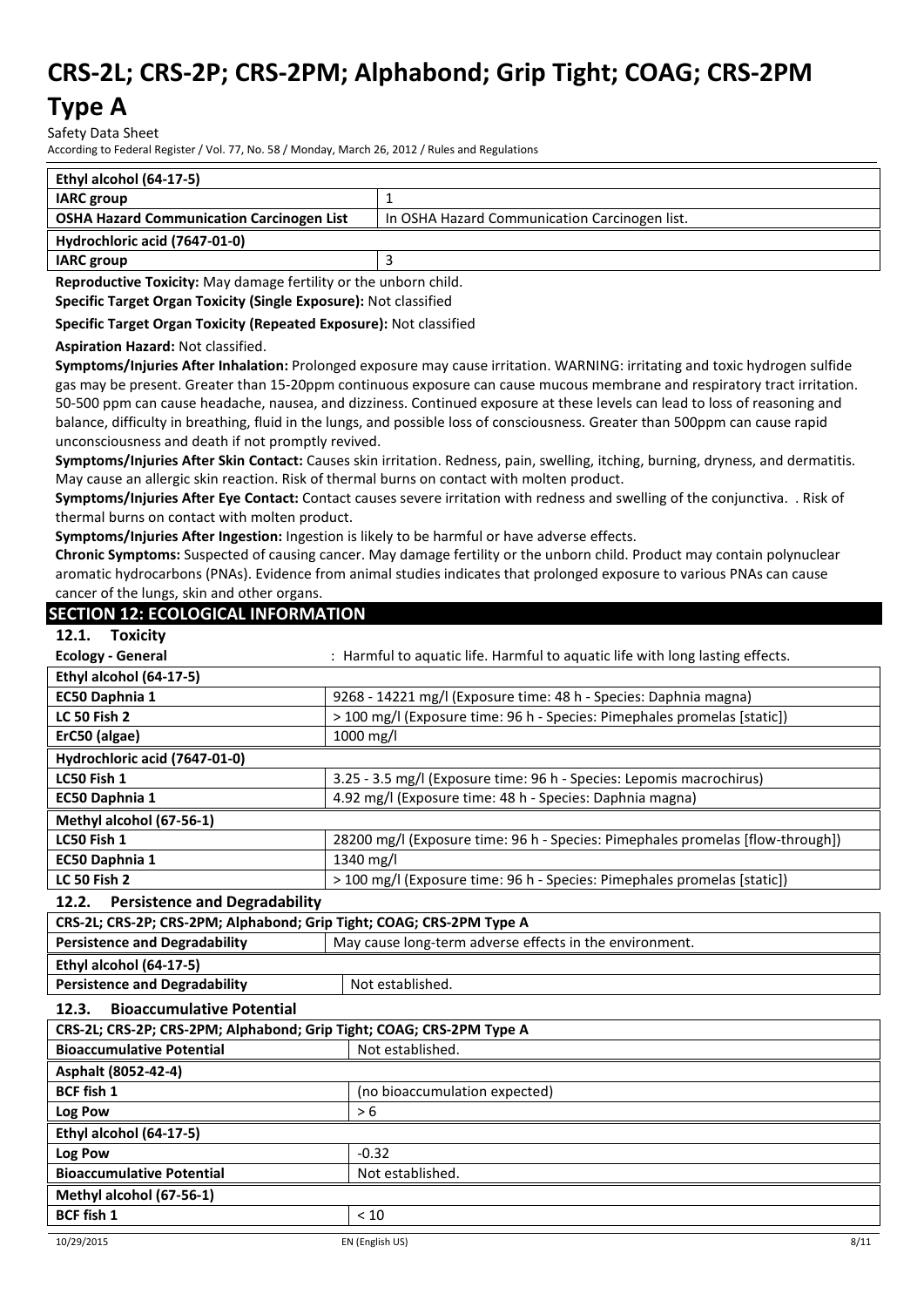### **Type A**

Safety Data Sheet<br>According to Eederal B

.<br>Inding to Federal Register / Vol. 77, No. 58 / Monday, March 26, 2012 / Rules and Regulations

| According to rederar negister $\gamma$ voi. $\gamma$ , no. 50 $\gamma$ ivioriday, ividicir zo, zolz $\gamma$ nues and negulation. |                                                                                                                                            |  |  |
|-----------------------------------------------------------------------------------------------------------------------------------|--------------------------------------------------------------------------------------------------------------------------------------------|--|--|
| Log Pow                                                                                                                           | $-0.77$                                                                                                                                    |  |  |
| 12.4.                                                                                                                             | Mobility in Soil No additional information available                                                                                       |  |  |
| 12.5.                                                                                                                             | <b>Other Adverse Effects</b>                                                                                                               |  |  |
| <b>Other Information</b>                                                                                                          | : Avoid release to the environment.                                                                                                        |  |  |
| <b>SECTION 13: DISPOSAL CONSIDERATIONS</b>                                                                                        |                                                                                                                                            |  |  |
| 13.1. Waste treatment methods                                                                                                     |                                                                                                                                            |  |  |
|                                                                                                                                   | Waste Disposal Recommendations: Dispose of contents/container in accordance with local, regional, national, and international              |  |  |
| regulations.                                                                                                                      |                                                                                                                                            |  |  |
|                                                                                                                                   | Additional Information: Container may remain hazardous when empty. Continue to observe all precautions.                                    |  |  |
| of sewers and waterways.                                                                                                          | Ecology - Waste Materials: Avoid release to the environment. This material is hazardous to the aquatic environment. Keep out               |  |  |
| <b>SECTION 14: TRANSPORT INFORMATION</b>                                                                                          |                                                                                                                                            |  |  |
| 14.1. In Accordance with DOT                                                                                                      |                                                                                                                                            |  |  |
| 14.2. In Accordance with IMDG                                                                                                     | Not regulated for transport                                                                                                                |  |  |
| 14.3. In Accordance with IATA                                                                                                     | Not regulated for transport                                                                                                                |  |  |
|                                                                                                                                   | Not regulated for transport                                                                                                                |  |  |
| <b>SECTION 15: REGULATORY INFORMATION</b>                                                                                         |                                                                                                                                            |  |  |
| <b>US Federal Regulations</b><br>15.1                                                                                             |                                                                                                                                            |  |  |
| CRS-2L; CRS-2P; CRS-2PM; Alphabond; Grip Tight; COAG; CRS-2PM Type A                                                              |                                                                                                                                            |  |  |
| SARA Section 311/312 Hazard Classes                                                                                               | Immediate (acute) health hazard<br>Delayed (chronic) health hazard                                                                         |  |  |
|                                                                                                                                   |                                                                                                                                            |  |  |
| Asphalt (8052-42-4)<br>Listed on the United States TSCA (Toxic Substances Control Act) inventory                                  |                                                                                                                                            |  |  |
| <b>SARA Section 311/312 Hazard Classes</b>                                                                                        | Delayed (chronic) health hazard                                                                                                            |  |  |
|                                                                                                                                   |                                                                                                                                            |  |  |
| Ethyl alcohol (64-17-5)                                                                                                           |                                                                                                                                            |  |  |
| Listed on the United States TSCA (Toxic Substances Control Act) inventory                                                         |                                                                                                                                            |  |  |
| Hydrochloric acid (7647-01-0)                                                                                                     |                                                                                                                                            |  |  |
| Listed on the United States TSCA (Toxic Substances Control Act) inventory<br>Listed on the United States SARA Section 302         |                                                                                                                                            |  |  |
| Subject to reporting requirements of United States SARA Section 313                                                               |                                                                                                                                            |  |  |
| <b>SARA Section 302 Threshold Planning Quantity (TPQ)</b>                                                                         | 500 (gas only)                                                                                                                             |  |  |
| <b>SARA Section 311/312 Hazard Classes</b>                                                                                        | Immediate (acute) health hazard                                                                                                            |  |  |
| <b>SARA Section 313 - Emission Reporting</b>                                                                                      | 1.0 % (acid aerosols including mists, vapors, gas, fog, and other                                                                          |  |  |
|                                                                                                                                   | airborne forms of any particle size)                                                                                                       |  |  |
| Methyl alcohol (67-56-1)                                                                                                          |                                                                                                                                            |  |  |
| Listed on the United States TSCA (Toxic Substances Control Act) inventory                                                         |                                                                                                                                            |  |  |
| Subject to reporting requirements of United States SARA Section 313                                                               |                                                                                                                                            |  |  |
| SARA Section 311/312 Hazard Classes                                                                                               | Delayed (chronic) health hazard                                                                                                            |  |  |
|                                                                                                                                   | Immediate (acute) health hazard                                                                                                            |  |  |
|                                                                                                                                   | Fire hazard                                                                                                                                |  |  |
| <b>SARA Section 313 - Emission Reporting</b>                                                                                      | 1.0%                                                                                                                                       |  |  |
| <b>US State Regulations</b><br>15.2                                                                                               |                                                                                                                                            |  |  |
|                                                                                                                                   | California Proposition 65 - This product contains, or may contain, trace quantities of a substance(s) known to the state of                |  |  |
| California to cause cancer and/or reproductive toxicity.                                                                          |                                                                                                                                            |  |  |
| Ethyl alcohol (64-17-5)                                                                                                           |                                                                                                                                            |  |  |
| U.S. - California - Proposition 65 - Carcinogens List                                                                             | WARNING: This product contains chemicals known to the State of<br>California to cause cancer. Ethyl Alcohol is included on the Proposition |  |  |
|                                                                                                                                   | 65 list when it is used in alcoholic beverages.                                                                                            |  |  |
| U.S. - California - Proposition 65 - Developmental                                                                                | WARNING: This product contains chemicals known to the State of                                                                             |  |  |
| <b>Toxicity</b>                                                                                                                   | California to cause birth defects. Ethyl Alcohol is included on the                                                                        |  |  |
|                                                                                                                                   | Proposition 65 list when it is used in alcoholic beverages.                                                                                |  |  |
| Methyl alcohol (67-56-1)                                                                                                          |                                                                                                                                            |  |  |
| U.S. - California - Proposition 65 - Developmental                                                                                | WARNING: This product contains chemicals known to the State of                                                                             |  |  |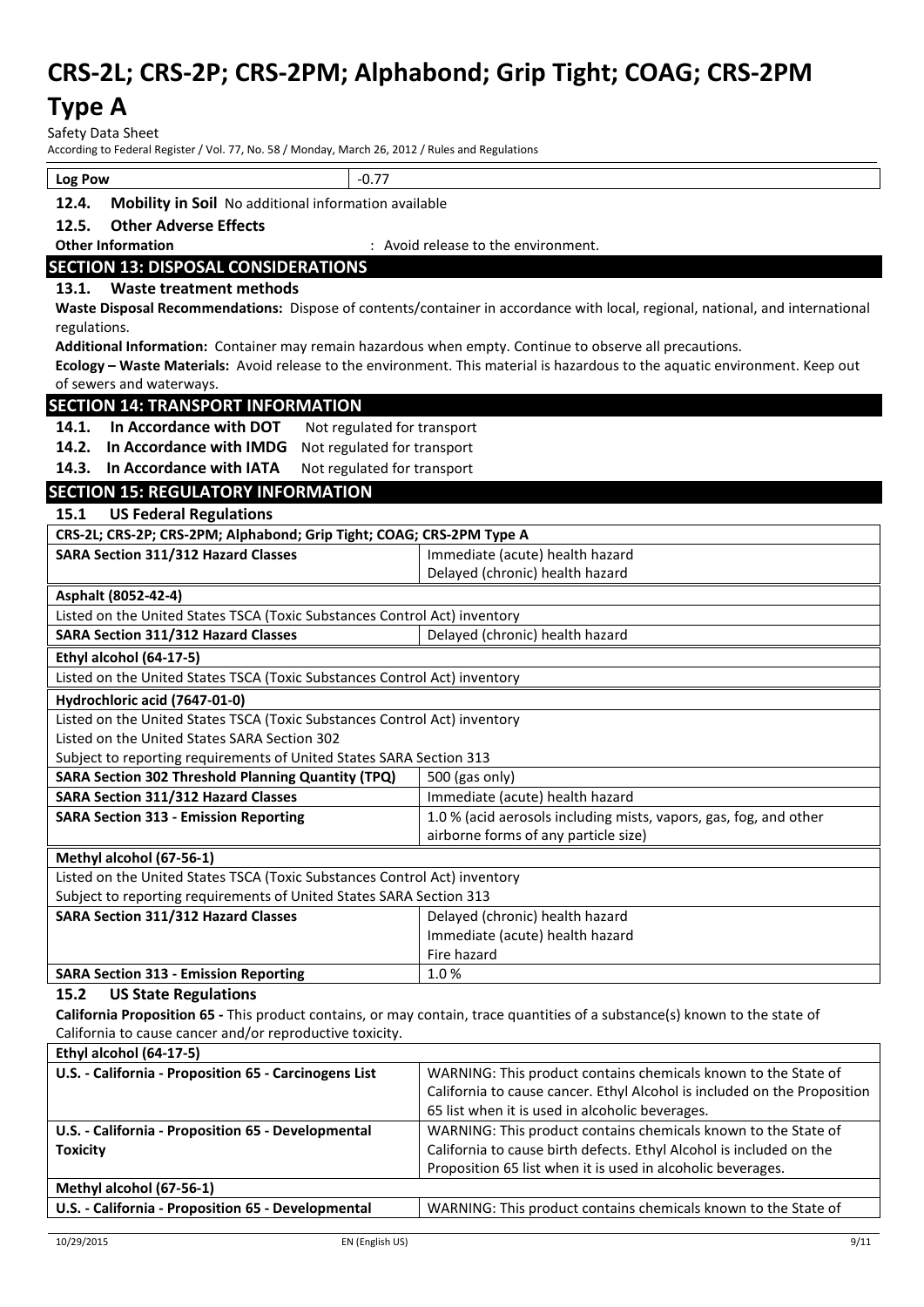### **Type A**

Safety Data Sheet

According to Federal Register / Vol. 77, No. 58 / Monday, March 26, 2012 / Rules and Regulations

| <b>Toxicity</b> |                                                                       | California to cause birth defects.                                            |
|-----------------|-----------------------------------------------------------------------|-------------------------------------------------------------------------------|
|                 | Asphalt (8052-42-4)                                                   |                                                                               |
|                 | U.S. - Massachusetts - Right To Know List                             |                                                                               |
|                 | U.S. - New Jersey - Right to Know Hazardous Substance List            |                                                                               |
|                 | U.S. - Pennsylvania - RTK (Right to Know) List                        |                                                                               |
|                 | Ethyl alcohol (64-17-5)                                               |                                                                               |
|                 | U.S. - Massachusetts - Right To Know List                             |                                                                               |
|                 | U.S. - New Jersey - Right to Know Hazardous Substance List            |                                                                               |
|                 | U.S. - Pennsylvania - RTK (Right to Know) List                        |                                                                               |
|                 | Hydrochloric acid (7647-01-0)                                         |                                                                               |
|                 | U.S. - Massachusetts - Right To Know List                             |                                                                               |
|                 | U.S. - New Jersey - Right to Know Hazardous Substance List            |                                                                               |
|                 | U.S. - Pennsylvania - RTK (Right to Know) - Environmental Hazard List |                                                                               |
|                 | U.S. - Pennsylvania - RTK (Right to Know) List                        |                                                                               |
|                 | Methyl alcohol (67-56-1)                                              |                                                                               |
|                 | U.S. - Massachusetts - Right To Know List                             |                                                                               |
|                 | U.S. - New Jersey - Right to Know Hazardous Substance List            |                                                                               |
|                 | U.S. - Pennsylvania - RTK (Right to Know) - Environmental Hazard List |                                                                               |
|                 | U.S. - Pennsylvania - RTK (Right to Know) List                        |                                                                               |
|                 |                                                                       | SECTION 16: OTHER INFORMATION, INCLUDING DATE OF PREPARATION OR LAST REVISION |
|                 | <b>Revision Date</b>                                                  | 10/29/2015                                                                    |
|                 | <b>Other Information</b>                                              | : This document has been prepared in accordance with the SDS                  |
|                 |                                                                       | requirements of the OSHA Hazard Communication Standard 29 CFR                 |
|                 |                                                                       | 1910.1200.                                                                    |
|                 | <b>GHS Full Text Phrases:</b>                                         |                                                                               |
|                 | Acute Tox. 3 (Dermal)                                                 | Acute toxicity (dermal) Category 3                                            |
|                 | Acute Tox. 3 (Inhalation:dust, mist)                                  | Acute toxicity (inhalation:dust, mist) Category 3                             |
|                 | Acute Tox. 3 (Inhalation: vapor)                                      | Acute toxicity (inhalation:vapor) Category 3                                  |
|                 | Acute Tox. 3 (Oral)                                                   | Acute toxicity (oral) Category 3                                              |
|                 | Acute Tox. 4 (Oral)                                                   | Acute toxicity (oral) Category 4                                              |

Aquatic Acute 1 hazardous to the aquatic environment - Acute Hazard Category 1 Aquatic Acute 2 **Hazardous to the aquatic environment - Acute Hazard Category 2** Hazardous to the aquatic environment - Acute Hazard Category 2 Aquatic Acute 3 **Hazardous to the aquatic environment - Acute Hazard Category 3** Aquatic Chronic 1 **Hazardous to the aquatic environment - Chronic Hazard Category 1** Aquatic Chronic 3 **Hazardous to the aquatic environment - Chronic Hazard Category 3** 

|            | Eye Irrit. 2A    | Serious eye damage/eye irritation Category 2A                 |       |
|------------|------------------|---------------------------------------------------------------|-------|
|            | Flam. Gas 1      | Flammable gases Category 1                                    |       |
|            | Flam. Liq. 2     | Flammable liquids Category 2                                  |       |
|            | Met. Corr. 1     | Corrosive to metals Category 1                                |       |
|            | Muta, 1B         | Germ cell mutagenicity Category 1B                            |       |
|            | Repr. 1B         | Reproductive toxicity Category 1B                             |       |
|            | Simple Asphy     | Simple Asphyxiant                                             |       |
|            | Skin Corr. 1B    | Skin corrosion/irritation Category 1B                         |       |
|            | Skin Irrit. 2    | Skin corrosion/irritation Category 2                          |       |
|            | Skin Sens. 1     | Skin sensitization Category 1                                 |       |
|            | <b>STOT RE 1</b> | Specific target organ toxicity (repeated exposure) Category 1 |       |
|            | STOT RE 2        | Specific target organ toxicity (repeated exposure) Category 2 |       |
| 10/29/2015 |                  | EN (English US)                                               | 10/11 |
|            |                  |                                                               |       |

Carc. 1A Carcinogenicity Category 1A Carc. 2 Carcinogenicity Category 2

Compressed gas **Compressed gas** Gases under pressure Compressed gas Eye Dam. 1 Serious eye damage/eye irritation Category 1